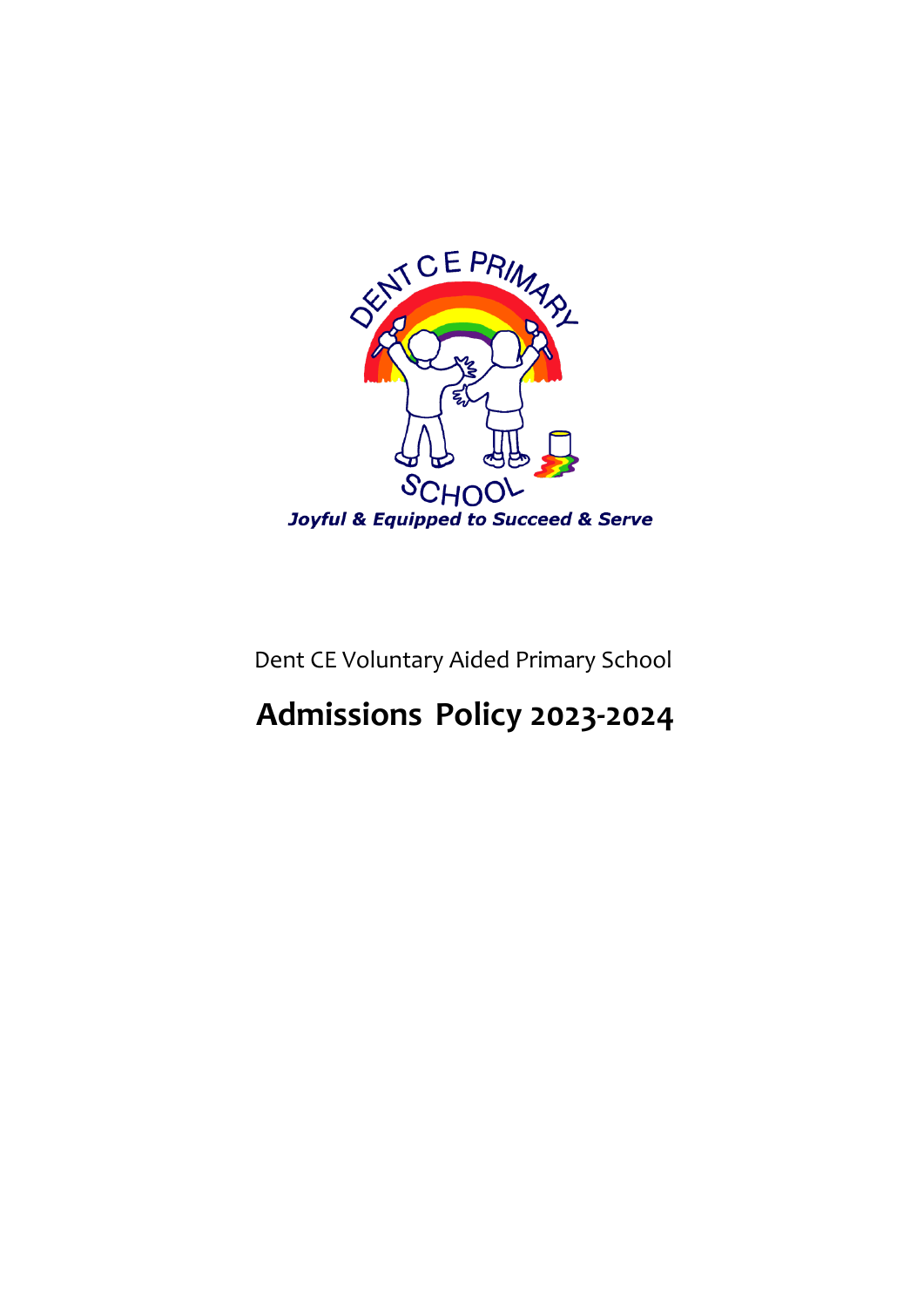### **Introduction**

This document sets out the admission arrangements of Dent CE Voluntary Aided Primary School. For the purposes of this policy, the Governing Body is the Admission Authority.

#### **Process**

Applications for admission to the school should be made using the Local Authority Common Application Form by the national closing date of 15th January 2023.

The Local Authority will inform parents of the offer of a place on behalf of the Governing Body on the national offer date 16th April 2023 or the next working day.

Dent CE Voluntary Aided Primary School has a published admission number of 8 pupils for entry into Reception. The school will accordingly admit at least 1 each year if sufficient applications are received. All applicants will be admitted if 8 orfewer apply.

The school will admit any pupils with an Education, Health and Care plan naming the school.

Priority will then be given to those children who meet the criteria set out below.

## **Oversubscription Criteria**

#### **1. Looked After Children, Previously Looked After Children and Internationally Adopted Looked After Children**

Looked After, Previously Looked After and Internationally Adopted Previously Looked After Children.

A "Looked After Child" is a child who is (a) in the care of a local authority, or (b) being provided with accommodation by a local authority in the exercise of their social services functions (see the definition in Section 22(1) of the Children Act 1989) at the time of making an application to a school.

A "Previously Looked After Child" (PLAC) is a child who was looked after but ceased to be so because they were adopted or became subject to a child arrangement order or special guardianship order immediately following having been looked after.

An "Internationally Adopted Previously Looked After Child" is a child who appears (to the Admission Authority) to have been in state care outside of England and ceased to be in state care as a result of being adopted.

#### **2. Social and Medical need**

Priority will be given in exceptional circumstances to a small number of children (or in some cases a close relative of the child) whose mental or physical impairment means they have a demonstrable and significant need to attend this school over any other.

Supporting evidence in the form of a letter from a doctor or social worker or other relevant qualified, independent professional, would be required. Medical, health, social and special access reasons will be applied in accordance with the school's legal obligations and does not guarantee that a child will be given priority as each decision will be made on the merits of the individual case.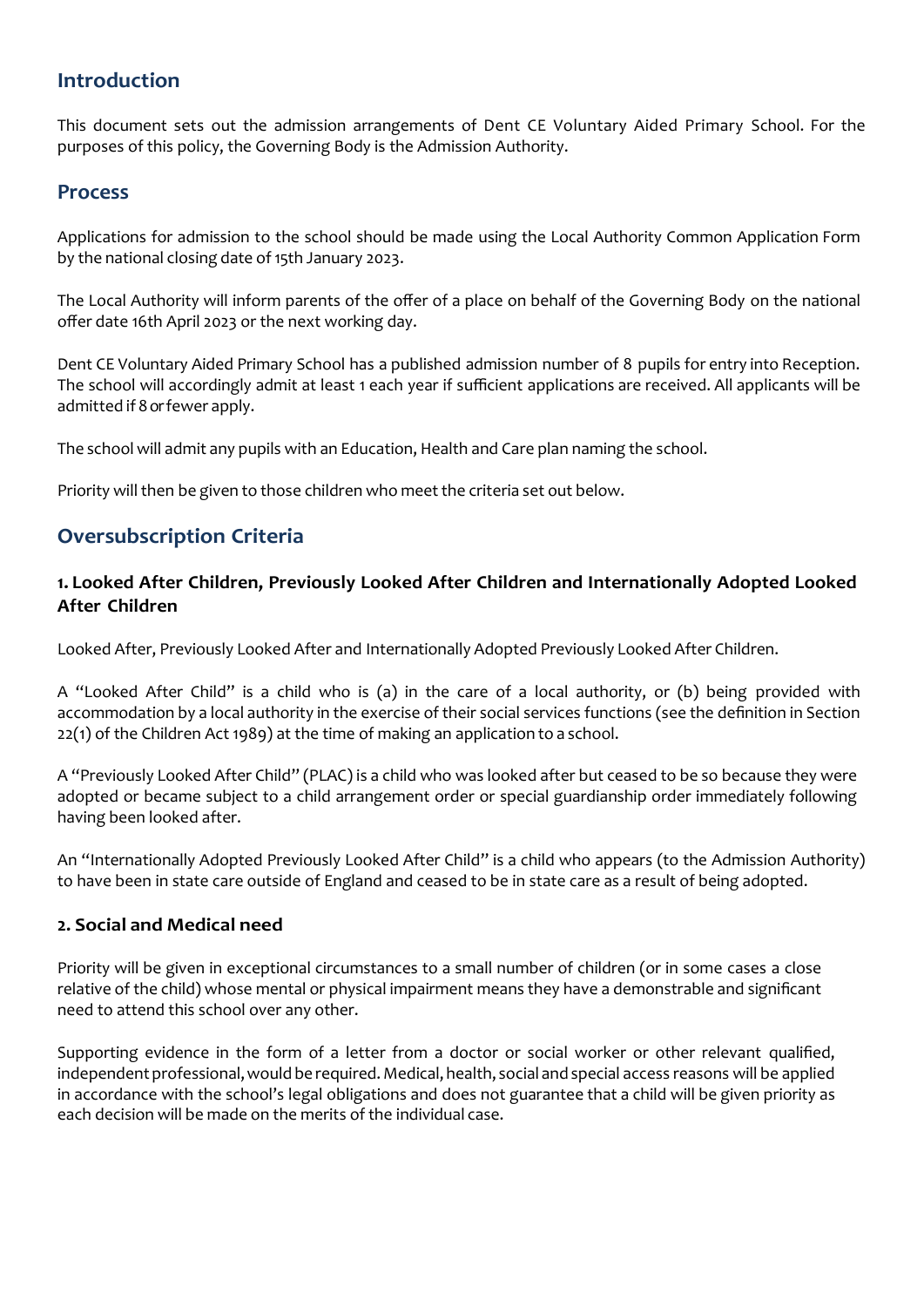#### **3. Pupil Premium**

Children eligible for the pupil premium including the Early Years pupil premium and the service premium. Parents/guardians will be required to provide evidence of eligibility and the school may request confirmation from the applicant's home local authority. Children given priority under this criterion fall into the following categories:

- Children eligible to be registered forfree school meals and children who have been registered as eligible for free school meals at any point in the last six years;
- Children eligible to receive the Early Years premium; and
- Children whose parent(s) are serving in the regular UK armed forces, the children of regular armed forces personnel who were serving in the past 3 years, or children who are in receipt of a pension under the Armed Forces Compensation Scheme and the War Pensions Scheme because their parent(s) died on active service with the UK armed forces.

#### **4. Siblings**

Siblings of pupils attending the school atthe time of application who livewithin the catchment area (see Criterion 7 below for a definition of the catchment area).

"Sibling" means a natural brother or sister, a half brother or sister, a legally adopted brother or sister or halfbrother or sister, a step brother or sister, or other child living in the same household who, in any of these cases, will be living with them at the same address at the date of their entry to the school.

#### **5. Distance from school**

Proximity to the school with those living closest to the school having priority calculated by those living closest to the school measured by the shortest walking route by road from the centre of the pupil's home address to the front entrance of the school.

The Governors will use the local authority's computerised Geographical Information System (GIS) to ensure consistency of measurement. The closest addresses will have priority.

The child's home address will be determined by proof of residency by a recognised formal document.

#### **6. Catchment area**

Children living in the catchment area of the school. The school's catchment area covers the whole Parish of Dentdale, from Dent Head to Dent Foot. The Governors will also admit children from outside the catchment, subject to the availability of places in the relevant year group. Enquiries about places are most welcome and should be made to the school office on 015396 25259 or email [admin@dent.cumbria.sch.uk.](mailto:admin@dent.cumbria.sch.uk)

The catchment area is identified on the map which you can view at the school office.

## **Tiebreaker**

Proximity to the school.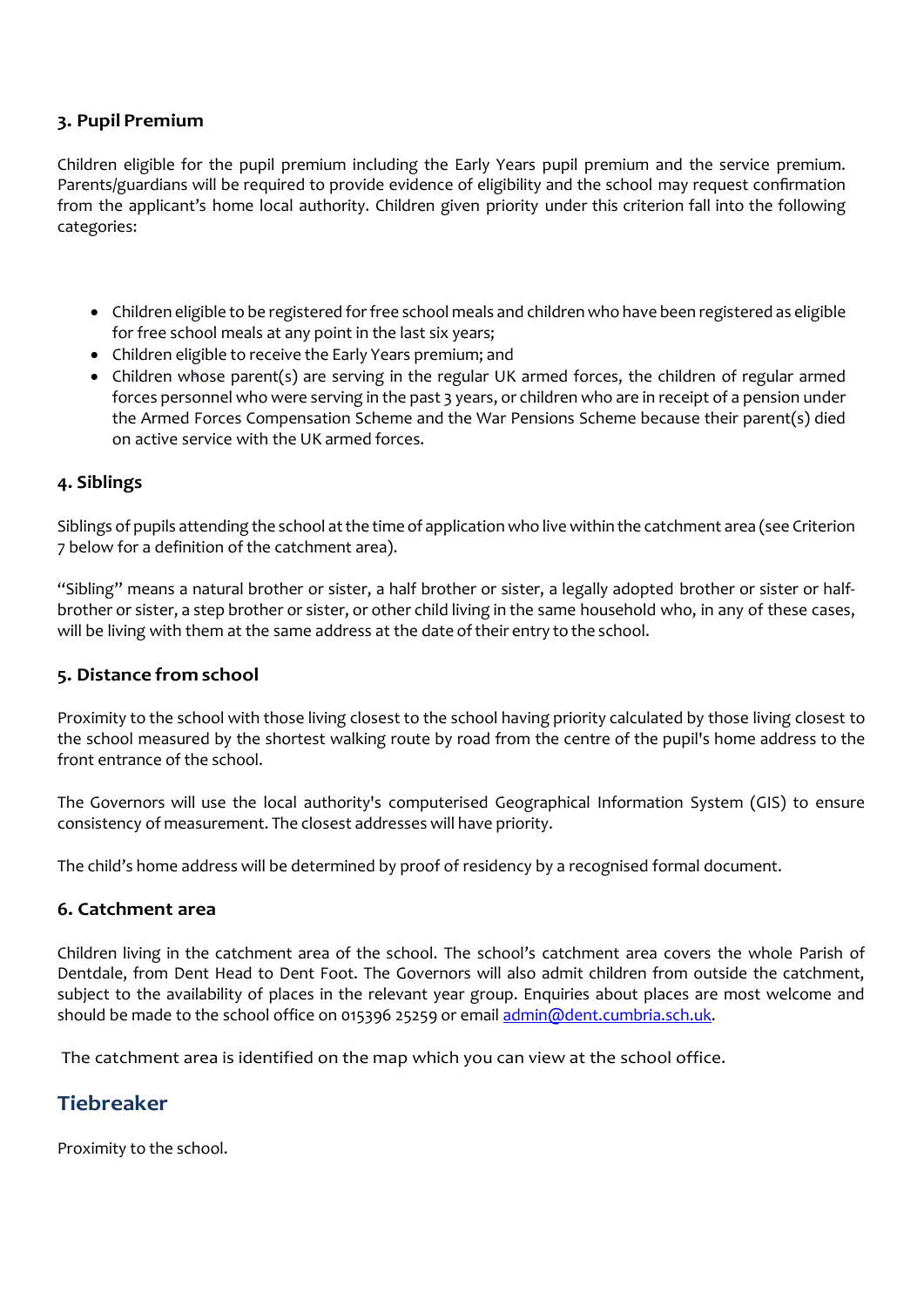This will be measured by the shortest walking distance by road or maintained footpath or other public rights of way from the pupil's home to the main entrance point of the school using a GIS computerised mapping system.

In the event that two or more children live the same distance from the school (as can happen with families living in blocks of flats), random allocation, where supervised drawing of lots by an independent responsible person of good standing will be used to decide which child(ren) will be allocated the remaining place(s) (in accordance with 1.34 and 1.35 of the School Admissions Code 2021).

# **Late applications**

Applications received after the closing date and before the Admission Authority's admission meeting will be placed last in the criteria in which they fall unless the Admission Authority is satisfied that there are exceptional circumstances which reasonably prevented the application from being submitted on time. Supporting evidence, should be provided to explain the late application. In the absence of such supporting evidence, the allocation of places will be made on the basis of the application alone.

## **In-Year admissions**

From time to time a place becomes available further up the school. The allocation of places is in accordance with the admissions criteria. Preference will be given to children moving into the area from outside the Local Authority area who do not have a school place. Evidence will need to be provided that the child has recently moved in.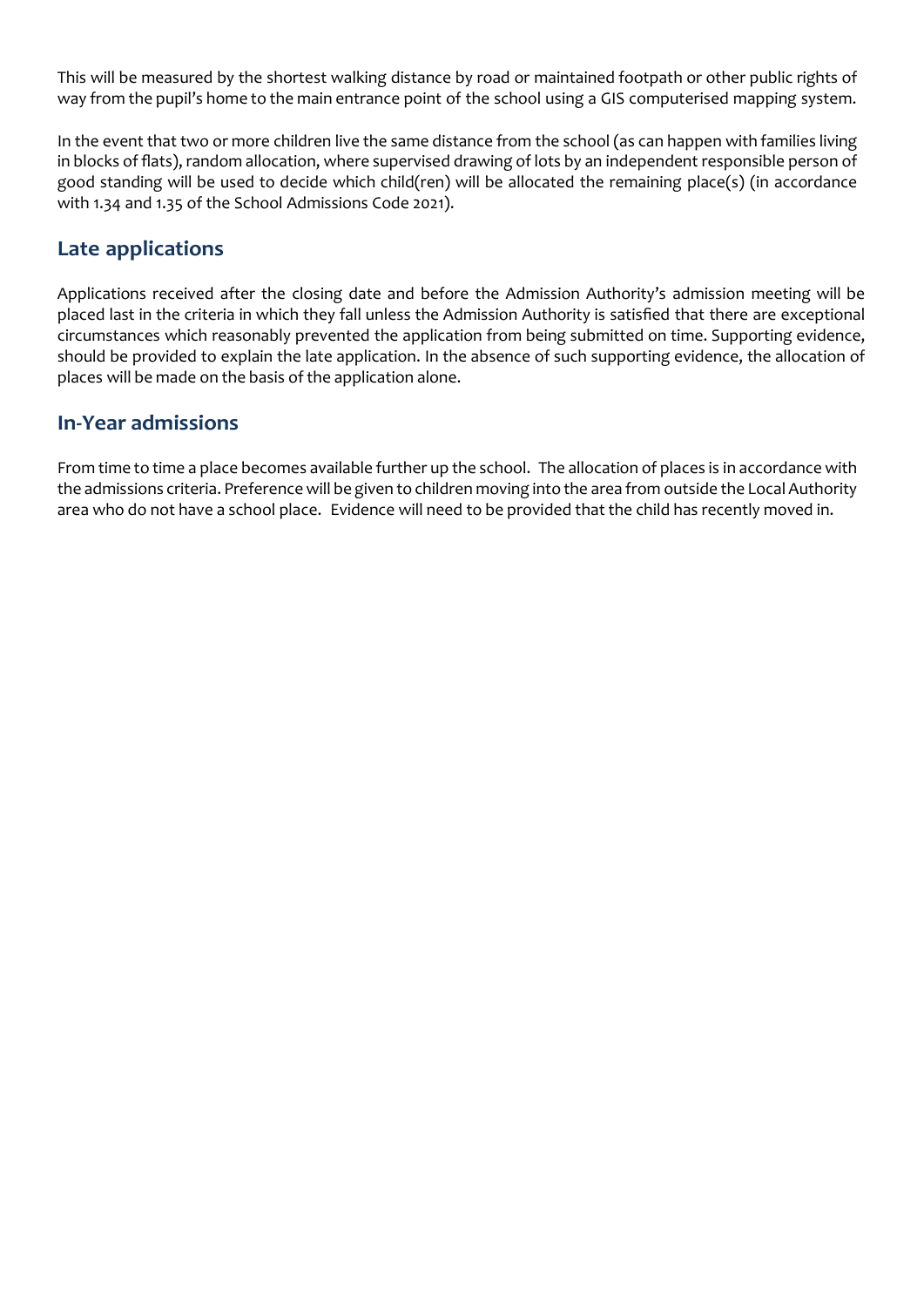# **Infant class size**

Infant classes (those where the majority of children will reach the age of 5, 6 or 7 during the school year) must not contain more than 30 pupils with a single school teacher. Additional children may be admitted under limited exceptional circumstances. These children will remain an 'excepted pupil' for the time they are in an infant class or until the class numbers fall back to the current infant class size limit. The excepted children are:

- a) children admitted outside the normal admissions round with Education, Health and Care Plans specifying the school;
- b) looked after children and previously looked after children admitted outside the normal admissions round;
- c) children admitted after initial allocation of places, because of a procedural error made by the admission authority or local authority in the original application process;
- d) children admitted after an independent appeals panel upholds an appeal;
- e) children who move into the area outside the normal admissions round for whom there is no other available school within reasonable distance;
- f) children of UK service personnel admitted outside the normal admissions round;
- g) children whose twin or sibling from a multiple birth is admitted otherwise than as an excepted pupil;
- h) children with special educational needs who are normally taught in a special educational needs unit attached to the school, or registered at a special school, who attend some infant classes within the mainstream school.

# **Waiting Lists**

The school will operate a waiting list for each year group. Where in any year the school receives more applications for places than there are places available, a waiting list will operate until the end of the  $31^{st}$  December 2023. This will be maintained by the Admission Authority, and it will be open to any parent to ask for their child's name to be placed on the waiting list, following an unsuccessful application.

A child's position on the waiting list will be determined solely in accordance with the oversubscription criteria. Where places become vacant, they will be allocated to children on the waiting list in accordance with the oversubscription criteria. The waiting list will be reordered in accordance with the oversubscription criteria whenever anyone is added to or leaves it.

## **School age**

A full-time school place in the Reception class is available for children from the September following their 4th birthday,etc.

# **Deferred entry for infants**

Parents offered a place fortheir child have a right to defer entry, or to take a place up part- time, until the start of the term beginning immediately after their child has reached compulsory school age of 4. However, places cannot be deferred until the next academic year.

## **Admission of children outside their normal age group**

Parents may request that their child is admitted to a year group outside their normal age range, for instance where the child is gifted or talented or where a child has suffered from particular social or medical issues impacting on their schooling. All such requests will be considered on their merits and either agreed or refused, on that basis. If a request is refused, the child will still be considered for admission to their normal age group.